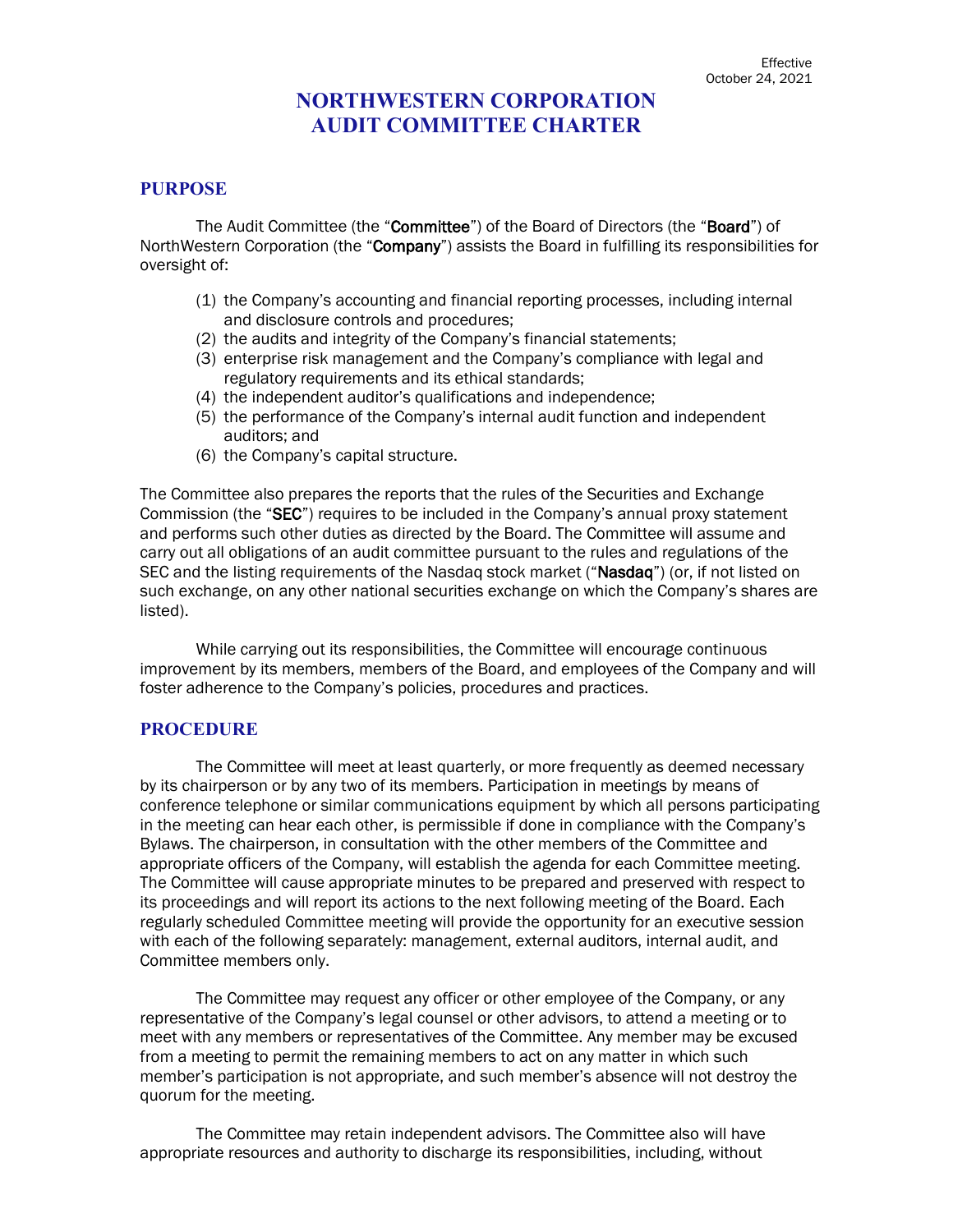limitation, appropriate funding from the Company, in such amounts as the Committee deems necessary, for the payment of (i) compensation of the registered public accounting firm engaged for the purpose of issuing the audit report, (ii) compensation for any consultants or any other advisors retained by the Committee, and (iii) ordinary administrative expenses of the Committee. In the performance of its duties, the Committee and its members will have unrestricted access to management.

## **ORGANIZATION AND MEETINGS**

The membership of the Committee will consist of not less than three non-employee members of the Board who are "independent" and are able to read and understand financial statements and are financially literate. To be "independent," a Committee member may not:

- (a) accept any consulting, advisory, or other compensatory fee, directly or indirectly, from the Company (except for Board or committee fees);
- (b) be an affiliate of the Company or any of its subsidiaries (except in the capacity as a member of the Board or the committee), as determined in accordance with the rules of the SEC; or
- (c) have participated in the preparation of the financial statements of the Company or any current subsidiary of the Company within the past three years.

In addition, each member will be an "independent" director, as determined in accordance with (a) the Company's Corporate Governance Guidelines, (b) the rules of Nasdaq (or, if not listed on such exchange, on any other national securities exchange on which the Company's shares are listed), as such requirements are interpreted by the Board in its business judgment, and (c) Section 301 of the Sarbanes-Oxley Act of 2002 and the rules and listing requirements promulgated thereunder by the SEC, including Rule 10A-3 under the Securities Exchange Act of 1934 (the "Exchange Act"), and Nasdag (or, if not listed on such exchange, on any other national securities exchange on which the Company's shares are listed).

The Committee will have at least one member who has past employment experience in finance or accounting, requisite professional certification in accounting, or any other comparable experience or background that results in financial sophistication. The Committee also will seek to have at least one member who is an "audit committee financial expert," as determined in accordance with the SEC rules; provided that the Committee will not be in violation of its charter if it fails to have a member who is an audit committee financial expert. To help meet these requirements, the audit committee will provide its members with annual continuing education opportunities in financial reporting and other areas relevant to the Committee. In discharging this oversight role, the Committee is expected to maintain free and open communication (including private executive sessions at least annually) with the Company's independent public accounting firm (the "External Auditor") and the management of the Company. The Committee may investigate any matter brought to its attention, with full power to retain independent counsel, accountants or others to assist in the conduct of any investigation, at the Company's expense.

Each Committee member will receive as compensation from the Company only those forms of compensation as are permitted by Section 301 of the Sarbanes-Oxley Act of 2002 and the rules and listing requirements promulgated thereunder by the SEC and Nasdaq (or, if not listed on such exchange, on any other national securities exchange on which the Company's shares are listed). Permitted compensation includes (a) director's fees (which includes all forms of compensation paid to Directors of the Company for service as a Director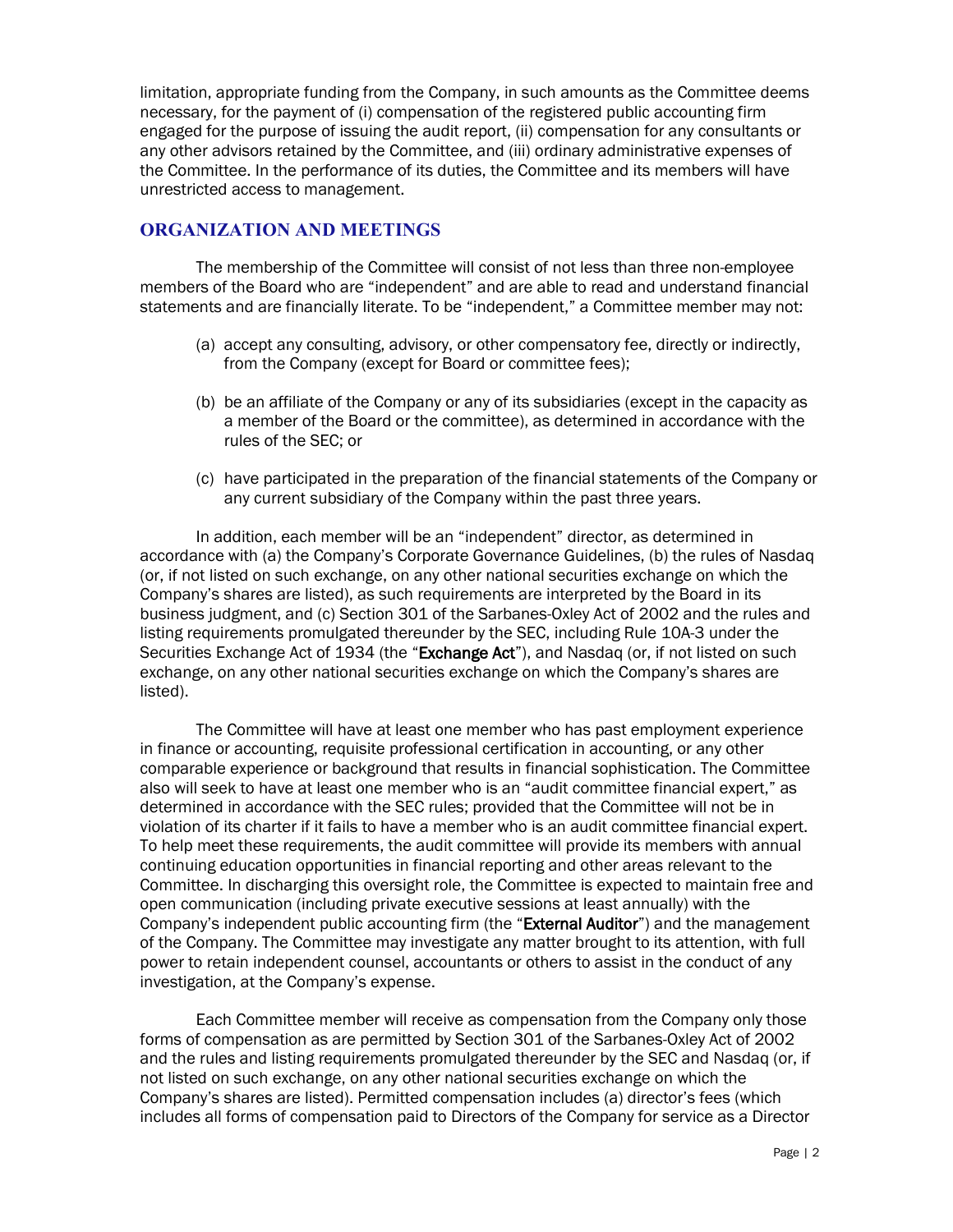or member of a Board committee), and/or (b) fixed amounts of compensation under a retirement plan (including deferred compensation) for prior service with the Company provided that such compensation is not contingent in any way on continued service. Additional fees may be paid to the chairperson of the committee as compensation for the significant time and effort expended in performing the duties as the chairperson.

Committee members will adhere to the Company's Code of Conduct and Ethics, as well as any values and ethics established by the Company. Committee members must disclose any conflict of interest or appearance of a conflict of interest to the Committee. If there is any question as to whether a Committee member should recuse himself or herself from a vote, the Committee should vote to determine whether the member should recuse himself or herself.

## **RESPONSIBILITIES**

The Committee's primary responsibilities are:

#### *Oversight of the Independent Public Accounting Firm*

- Appoint, determine the compensation of, retain, oversee (and, if circumstances warrant, remove) the External Auditor engaged for the purpose of preparing or issuing an audit report or performing other audit, review or attest services for the Company. This oversight includes resolution of disagreements, if any, between management and the External Auditor regarding financial reporting. In the process, the Committee will discuss and consider the External Auditor's written affirmation that the External Auditor is in fact independent pursuant to SEC rules, discuss the nature and rigor of the audit process, receive and review any reports, and provide to the External Auditor full access to the Committee (and the Board) to report on any and all appropriate matters. The Committee will make it clear to the External Auditor that the External Auditor will report and be accountable to the Committee.
- At least annually, obtain and review a formal written statement by the External Auditor describing: (a) the External Auditor's internal quality-control procedures; (b) the material issues raised by the most recent internal quality-control review, or peer review, of the External Auditor, or by any inquiry or investigation by governmental or professional authorities, within the preceding five years, respecting one or more independent audits carried out by the External Auditor, and any steps taken to deal with any such issues; and (c) the relationships between the External Auditor and the Company consistent with the applicable requirements of the Public Company Accounting Oversight Board ("PCAOB"). The Committee will engage actively in dialogue with the External Auditor regarding any disclosed relationships or services that may impact the objectivity and independence of the External Auditor. Consider whether the External Auditor's provision of permissible non-audit services is compatible with the External Auditor's independence and objectivity and take appropriate actions to oversee the independence of the External Auditor.
- Evaluate the External Auditor's qualifications, performance and independence. This evaluation should include the review and evaluation of the lead partner of the External Auditor. In making its evaluation, the Committee should take into account the opinions of management and the Company's internal audit personnel. In addition to assuring the regular rotation of the lead audit partner as required by law, the Committee should further consider whether, in order to assure continuing auditor independence, there should be regular rotation of the External Auditor itself. The Committee will present its conclusions with respect to the External Auditor to the Board.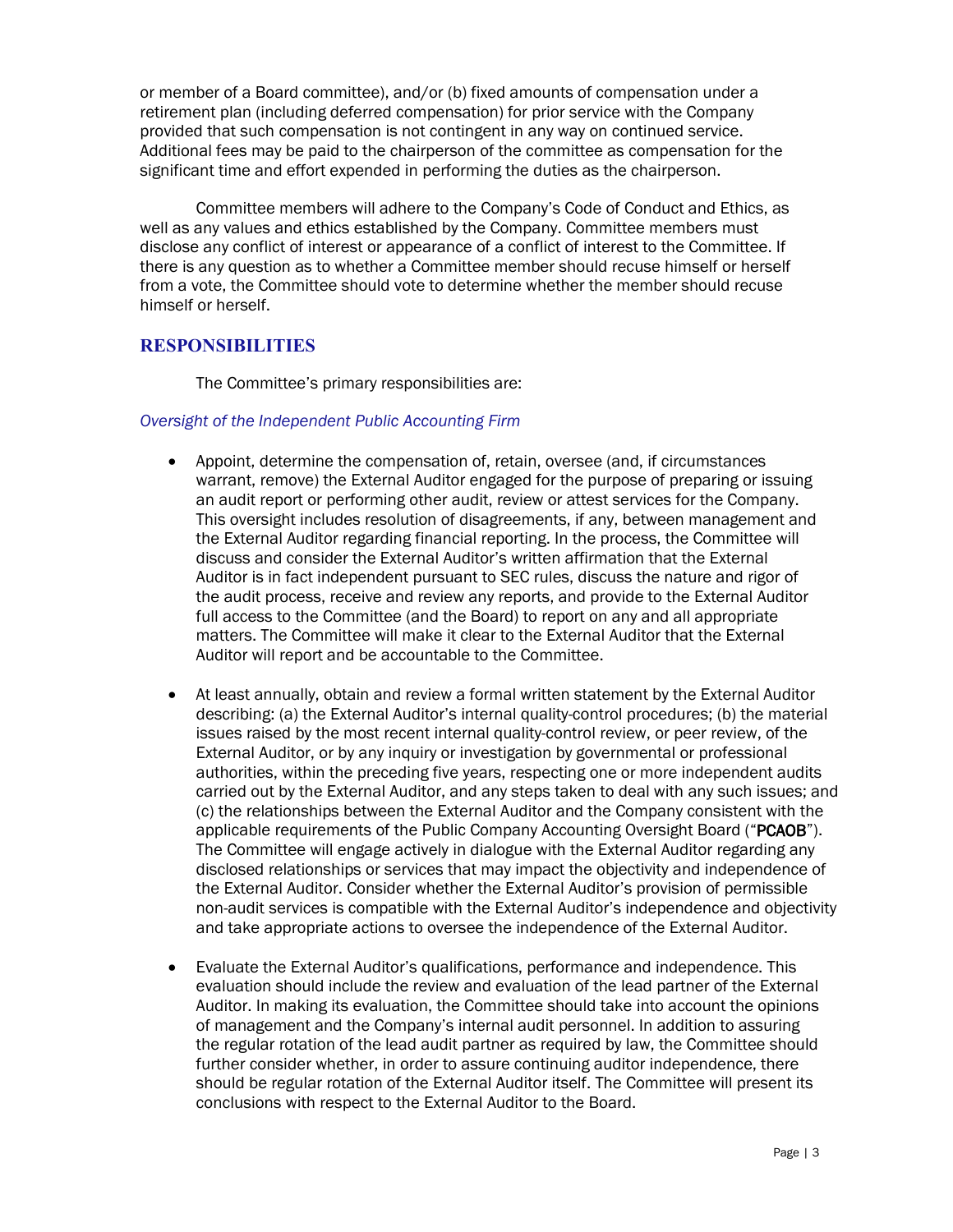- Review and discuss the External Auditor's required communications relating to the audit, including, without limitation, the matters required to be discussed under the standards of the PCAOB.
- Obtain assurance from the External Auditor that in the course of conducting the audit, the External Auditor has not detected or otherwise become aware of any illegal or fraudulent acts that require disclosure to the Committee under Section 10A(b) of the Exchange Act.
- Consider the appropriateness of any non-audit services provided by the External Auditor to the Company. Pre-approve permissible non-audit services and audit, review or attest engagements. The Committee may adopt a pre-approval policy setting forth the procedures by which such pre-approvals will be made.
- Determine the funding necessary to compensate the External Auditor and other outside advisors engaged by the Committee, and advise the Company that it must make such funding available to the Committee.
- Review with the External Auditor any audit problems or difficulties and management's response, including, among other things, any restrictions on the scope of the External Auditor's activities or access to requested information, any significant disagreements with management, any accounting adjustments that were noted or proposed by the External Auditor but were "passed" (as immaterial or otherwise), any communications between the audit team and the External Auditor's national office respecting auditing or accounting issues presented by the engagement, and any "management" or "internal control" letter issued, or proposed to be issued, by the External Auditor to the Company.
- Review the opinion of the external auditors, including the basis of the opinion and the Critical Accounting Matters (CAMs) disclosed.
- Review any significant findings and recommendations made by the External Auditor, and management's responses to them.
- Set clear hiring policies for employees or former employees of the External Auditor.

### *Oversight of Accounting and Financial Reporting Matters*

- Provide oversight of and review the adequacy of management's assessment of the effectiveness of the Company's internal control over financial reporting.
- Review and discuss annual and quarterly financial statements with management and the External Auditor including (a) the Company's disclosures under "Management's Discussion and Analysis of Financial Condition and Results of Operations," and (b) the disclosures regarding internal controls and other matters required by Sections 302 and 404 of the Sarbanes-Oxley Act of 2002 and any rules promulgated thereunder by the SEC. Such discussions will include a review of (x) major issues regarding (i) accounting principles and financial statement presentations, including any significant changes in the Company's selection or application of accounting principles, and (ii) the adequacy of the Company's internal controls and any special audit steps adopted in light of material control deficiencies, (y) analyses prepared by management and/or the independent auditors setting forth significant financial reporting issues and judgments made in connection with the preparation of the financial statements, including analyses of the effects of alternative generally accepted accounting principles ("GAAP") methods on the financial statements, and (z) the effect of regulatory and accounting initiatives, as well as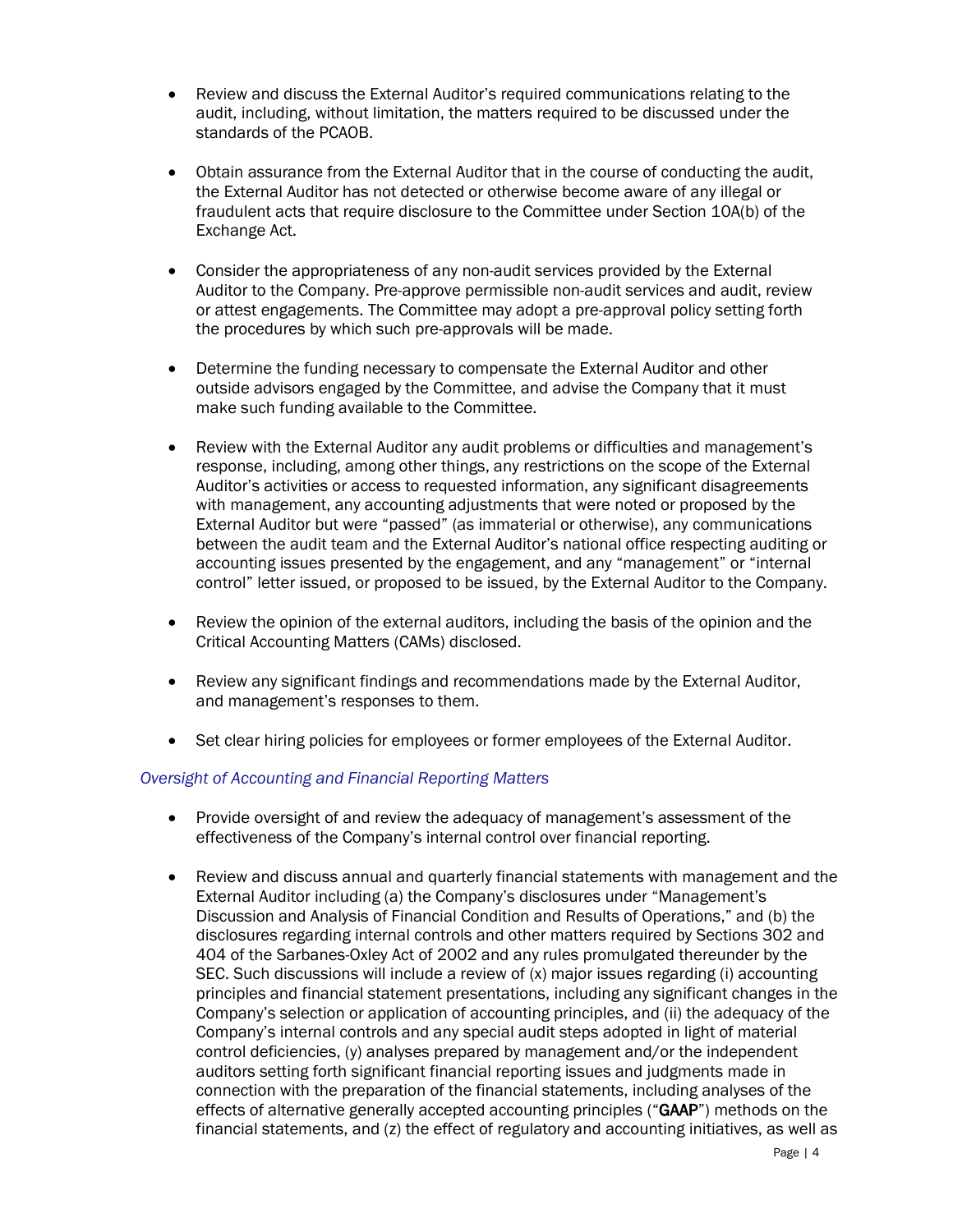off-balance sheet structures, on the financial statements of the Company. Such review also may include, as deemed appropriate, quality of earnings, review of reserves and accruals, consideration of the suitability of accounting principles, review of highly judgmental areas, audit adjustments whether or not recorded, and such other inquiries as the Committee determines.

- Receive the certification of the Company's chief executive officer and chief financial officer in connection with the Company's quarterly and annual reports filed with the SEC. Review, as identified in the certification, any: (a) significant deficiencies and material weaknesses in the design or operation of internal control over financial reporting which are reasonably likely to adversely affect the Company's ability to record, process, summarize, and report financial data; and (b) any fraud, whether or not material, that involves management or other employees who have a significant role in the Company's internal controls.
- Recommend to the Board whether audited financial statements should be included in the Company's Form 10-K.
- Review, evaluate, and provide guidance, as the Committee deems appropriate, to management as to the form and substance of earnings press releases and financial information and earnings guidance provided to analysts and rating agencies, which review may occur after issuance and may be done generally as a review of the types of information to be disclosed and the form of presentation to be made, and report any issues with respect thereto to the Board, with particular focus on any use of pro forma or adjusted non-GAAP information.

### *Oversight of the Internal Audit Function*

- Ensure there are no unjustified restrictions or limitations placed on internal audit, and review the performance and compensation of, and concur in the appointment, replacement or dismissal of the senior internal audit executive.
- Review the responsibilities, budget and staffing of the Company's internal audit function and annually approve the internal audit charter and audit plan.
- Review the regular internal reports to management (or summaries thereof) prepared by the internal audit function, as well as management's response.
- Ensure internal audit maintains a quality assurance and improvement program, and review the steps taken to ensure conformance with the Institute of Internal Auditors' International Standards for the Professional Practice of Internal Auditing.

### *Oversight of the Company's Enterprise Risk Management (ERM) and Compliance Activities*

• Oversee management's ERM program, including reviewing and challenging management's processes for risk identification, assessment, prioritization, and response. Although certain risks may be reviewed by the Board or other Board committees, the Committee will coordinate the overall review of Company risks, ensuring that either the Board, the Committee or another Board committee reviews each of the Company's top priority risks on at least an annual basis. Review with management and the External Auditor at least quarterly any significant risks and exposures of the Company and management's steps to mitigate them. Consider the Company's risk profile and annually review and recommend Board approval of the corporate risk appetite statement.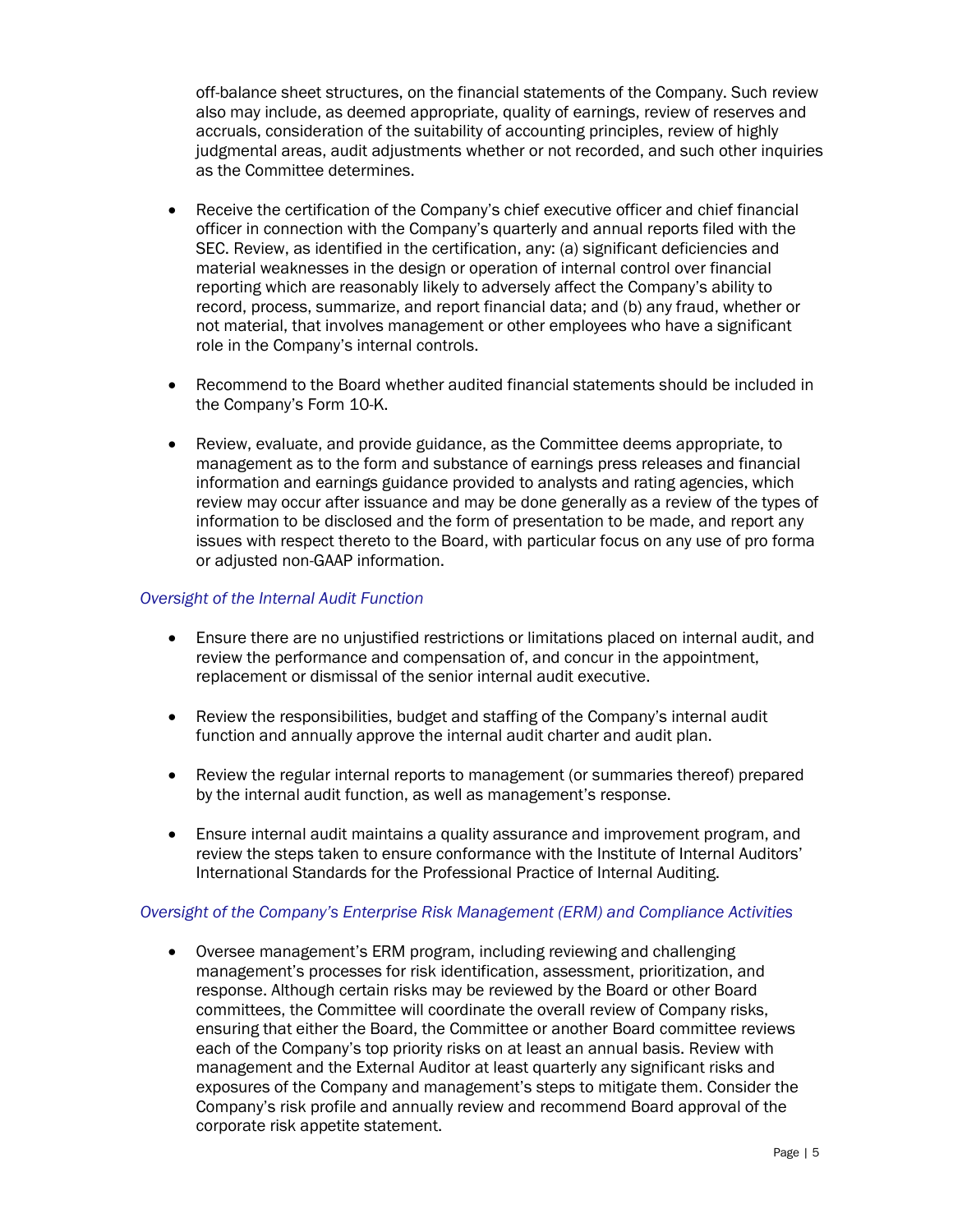- Oversee management's antifraud programs and controls to prevent and detect fraud. Consider the risk of management's ability to override the Company's internal controls.
- Consider the appropriateness of, and approve, transactions with related persons as contemplated by Item 404 of Regulation S-K under the Exchange Act and discuss with the External Auditor the External Auditor's evaluation of the company's identification of, accounting for, and disclosure of its relationships with related parties as set forth under the standards of the PCAOB.
- Discuss with management and the Company's General Counsel the status of any pending litigation, regulatory or taxation matters and any other legal, regulatory or compliance matters that may have a material impact on the financial statements or the Company's compliance policies as may be appropriate.
- As appropriate, obtain advice and assistance from outside legal, accounting or other advisors and seek any information it requires from employees, officers and directors.
- Maintain complaint procedures for the receipt and handling of complaints received by the Company regarding accounting, internal controls over financial reporting, or auditing matters. Such procedures should provide for the anonymous submission of complaints and confidential treatment to the extent permitted by law.
- Annually review and recommend any proposed changes to the Company's Code of Conduct and Ethics and the Company's system to monitor compliance with and enforce the code. Periodically review any reports of violations of the Company's Code of Conduct and Ethics.
- Review policies and procedures regarding officer's expense accounts and perquisites, including their use of Company assets, and consider the results of reviews by internal audit or the External Auditor.

### *Oversight of the Company's Capital Structure*

- Review and recommend Board approval of dividend policy and dividend payment recommendations.
- Review and recommend Board approval of equity and debt financings.

#### *General*

- Annually review and reassess the adequacy of this Charter and recommend any changes to the Board as the Committee deems appropriate.
- Prepare, with the assistance of management, the External Auditor and outside legal counsel, the Audit Committee Report and review those matters with respect to the Committee that are required by the SEC rules to be disclosed in the Company's annual proxy statement.
- Report regularly on Committee activities to the Board in such manner and at such times as the Committee and the Board deem appropriate, but in no event, less than once a year. Such report should include a review of any issues that arise with respect to the quality or integrity of the Company's financial statements, the Company's compliance with legal or regulatory requirements, the performance and independence